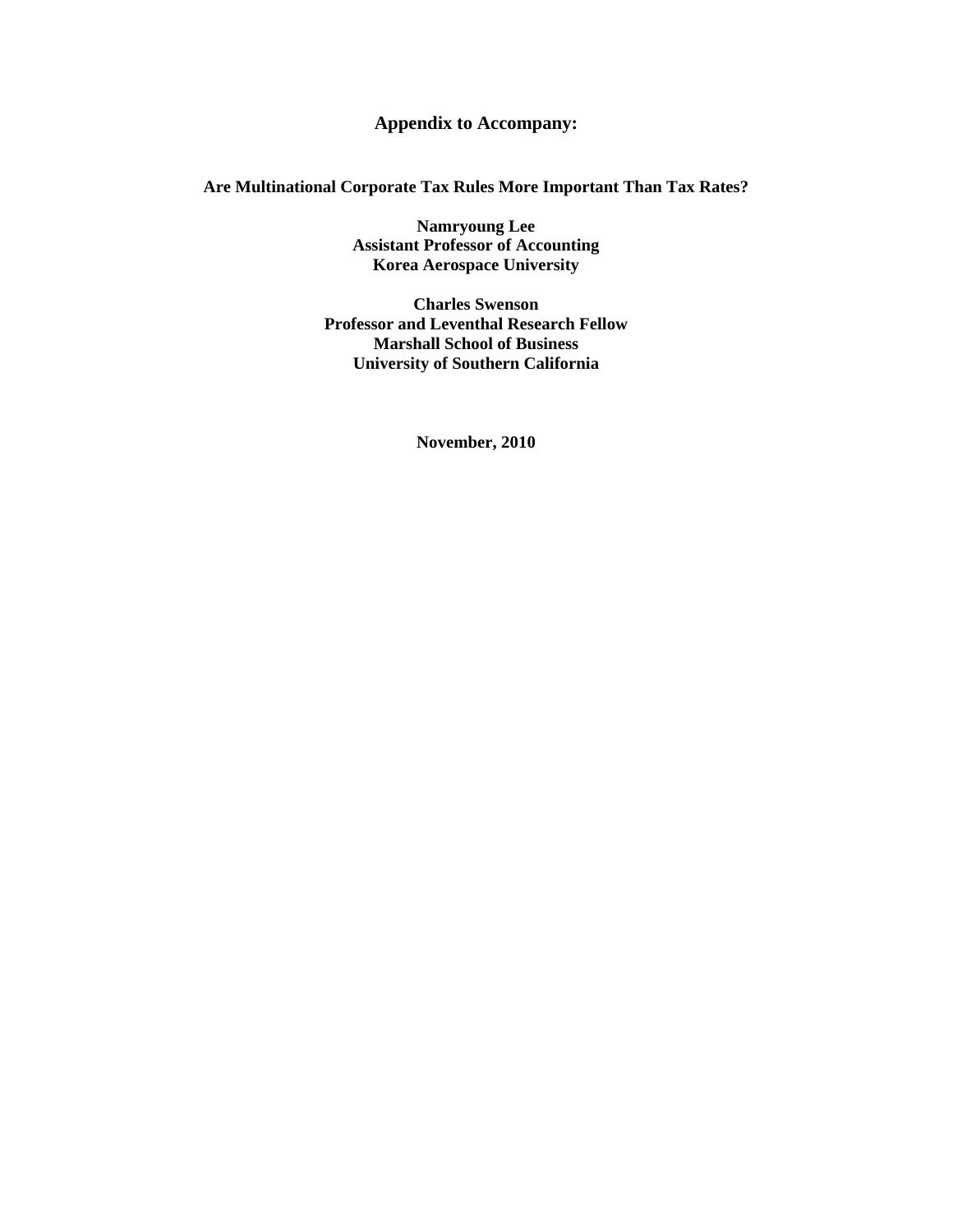## **Tax Characteristics by EU Country**

## **2005-2007**

| Country           | Average<br>STR | Average<br><b>CETR</b> | <b>Accelerated</b><br><b>Depreciation?</b>                                                                                                                                       | <b>LIFO</b> or Other<br>Favorable<br><b>Inventory</b><br><b>Method</b><br><b>Allowed?</b>                                                                                                          | Favorable<br><b>Tax</b><br><b>Treatment</b><br>for R&D?                                                                                                                                      |
|-------------------|----------------|------------------------|----------------------------------------------------------------------------------------------------------------------------------------------------------------------------------|----------------------------------------------------------------------------------------------------------------------------------------------------------------------------------------------------|----------------------------------------------------------------------------------------------------------------------------------------------------------------------------------------------|
| Austria           | 0.2500         | 0.2196                 | Only the<br>straight-line<br>method is<br>permitted                                                                                                                              | LCM(Lower of<br>cost or market);<br>LIFO/FIFO                                                                                                                                                      | Research<br>and<br>development<br>costs are<br>fully<br>deductible at<br>the time<br>they accrue                                                                                             |
| <b>Belgium</b>    | 0.3300         | 0.2548                 | Straight-line<br>method and<br>the double-<br>declining<br>method<br>permitted                                                                                                   | Individualization<br>of the price of<br>each item,<br>method of the<br>weighted<br>average prices,<br>LIFO method<br>and FIFO<br>method: all these<br>methods are<br>accepted for tax<br>purposes. | N/A                                                                                                                                                                                          |
| Cyprus            | .1000          | 0.1114                 | Only the<br>straight-line<br>method is<br>permitted                                                                                                                              | LCM; LIFO/<br><b>FIFO</b>                                                                                                                                                                          | N/A                                                                                                                                                                                          |
| Czech<br>Republic | 0.2467         | 0.2573                 | Methods of<br>tax<br>depreciation<br>are<br>prescribed by<br>tax<br>legislation;<br>these<br>methods are<br>independent<br>from<br>depreciation<br>for<br>accounting<br>purposes | Valued at cost;<br>average cost and<br>FIFO methods<br>are allowed;<br>LIFO and the<br>replacement-cost<br>method cannot<br>be used                                                                | Costs<br>(salaries,<br>depreciation<br>of assets,<br>$etc.$ )<br>incurred by<br>a tax payer<br>on research<br>and<br>development<br>projects can<br>be deducted<br>twice for tax<br>purposes |
| Germany           | 0.2500         | 0.2832                 | The straight-<br>line method<br>is permitted;<br>the declining<br>balance                                                                                                        | Valued at the<br>lowest of actual<br>cost,<br>replacement cost<br>and net                                                                                                                          | No                                                                                                                                                                                           |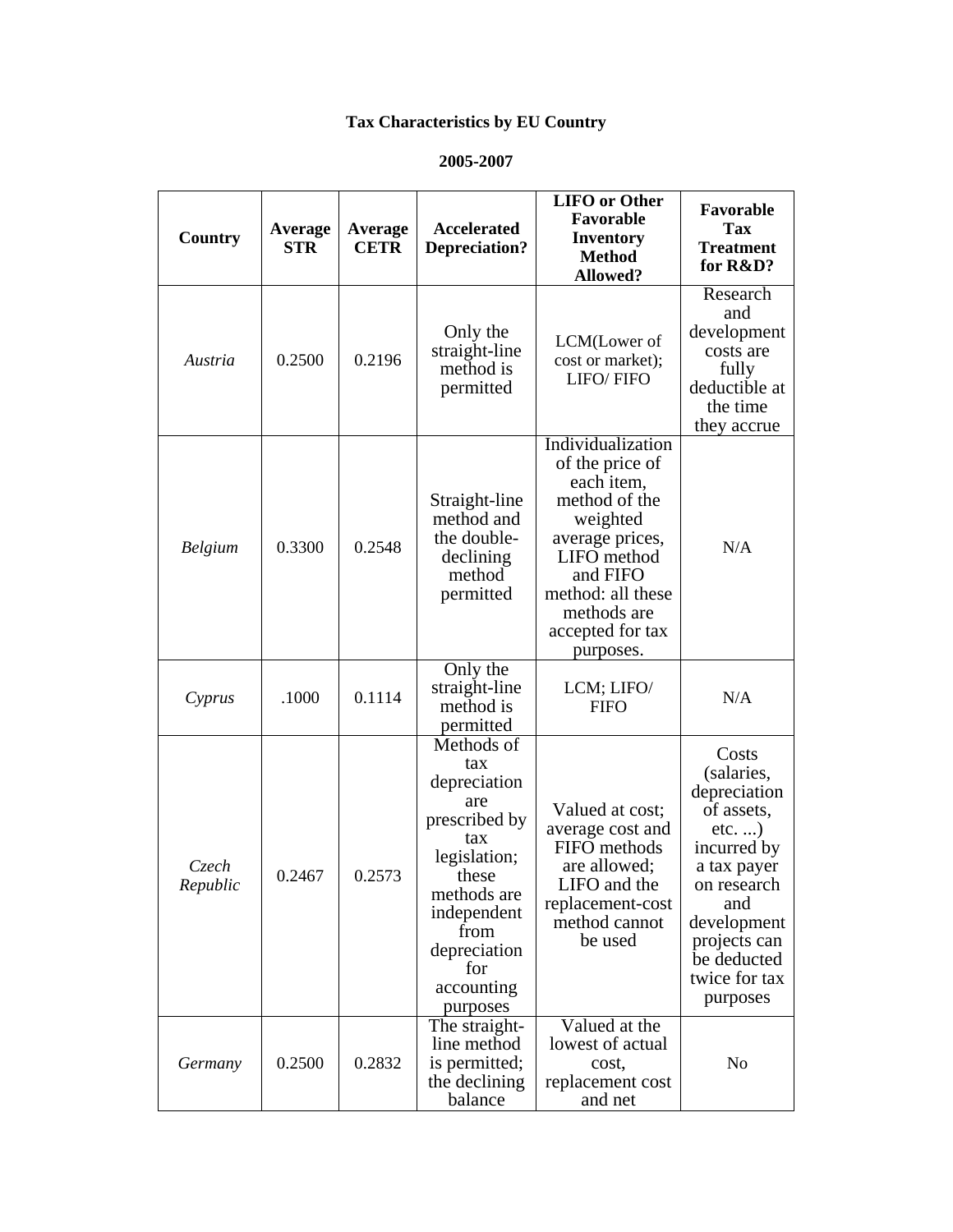|                          |        |        | method is not<br>available for<br>assets<br>acquired in<br>2008                                                                                                               | realizable value;<br>LIFO/<br>average method<br>accepted;<br>theoretically,<br>FIFO is<br>unacceptable |                                                                                                                    |
|--------------------------|--------|--------|-------------------------------------------------------------------------------------------------------------------------------------------------------------------------------|--------------------------------------------------------------------------------------------------------|--------------------------------------------------------------------------------------------------------------------|
| Denmark                  | 0.2700 | 0.2202 | Tax<br>depreciation<br>need not be<br>in conformity<br>with book<br>depreciation;<br>the declining<br>balance<br>method is<br>allowed                                         | N/A                                                                                                    | N/A                                                                                                                |
| Spain                    | 0.3417 | 0.2454 | The straight-<br>line method<br>over the<br>useful life is<br>normally<br>used                                                                                                | Valued at cost;<br>average cost and<br>FIFO methods<br>are allowed                                     | <b>Tax Credit</b><br>for R&D<br>costs (25%-<br>42%) and<br>investments<br>$(8\%)$ will be<br>eliminated<br>by 2012 |
| Estonia                  | .2250  | 0.1789 | N <sub>0</sub><br>adjustment of<br>accounting<br>profits for tax<br>purposes                                                                                                  | N/A                                                                                                    | N/A                                                                                                                |
| France                   | 0.3406 | 0.2946 | $\overline{A}$ declining-<br>balance<br>depreciation<br>is allowed<br>concerning<br>certain new<br>and<br>renovated<br>assets whose<br>useful life is<br>more than 3<br>years | LCM; FIFO& the<br>average-cost<br>method allowed;<br>LIFO disallowed                                   | N/A                                                                                                                |
| <b>United</b><br>Kingdom | 0.3000 | 0.2107 | The straight-<br>line method<br>is permitted                                                                                                                                  | LCM; FIFO& the<br>average-cost<br>method allowed;<br>LIFO disallowed                                   | A deduction<br>of the<br>qualifying<br>expenditure<br>on R&D can<br>also be<br>claimed                             |
| Greece                   | 0.2867 | 0.2830 | Straight-line<br>method and<br>the double-<br>declining                                                                                                                       | LCM; FIFO<br>method allowed                                                                            | N/A                                                                                                                |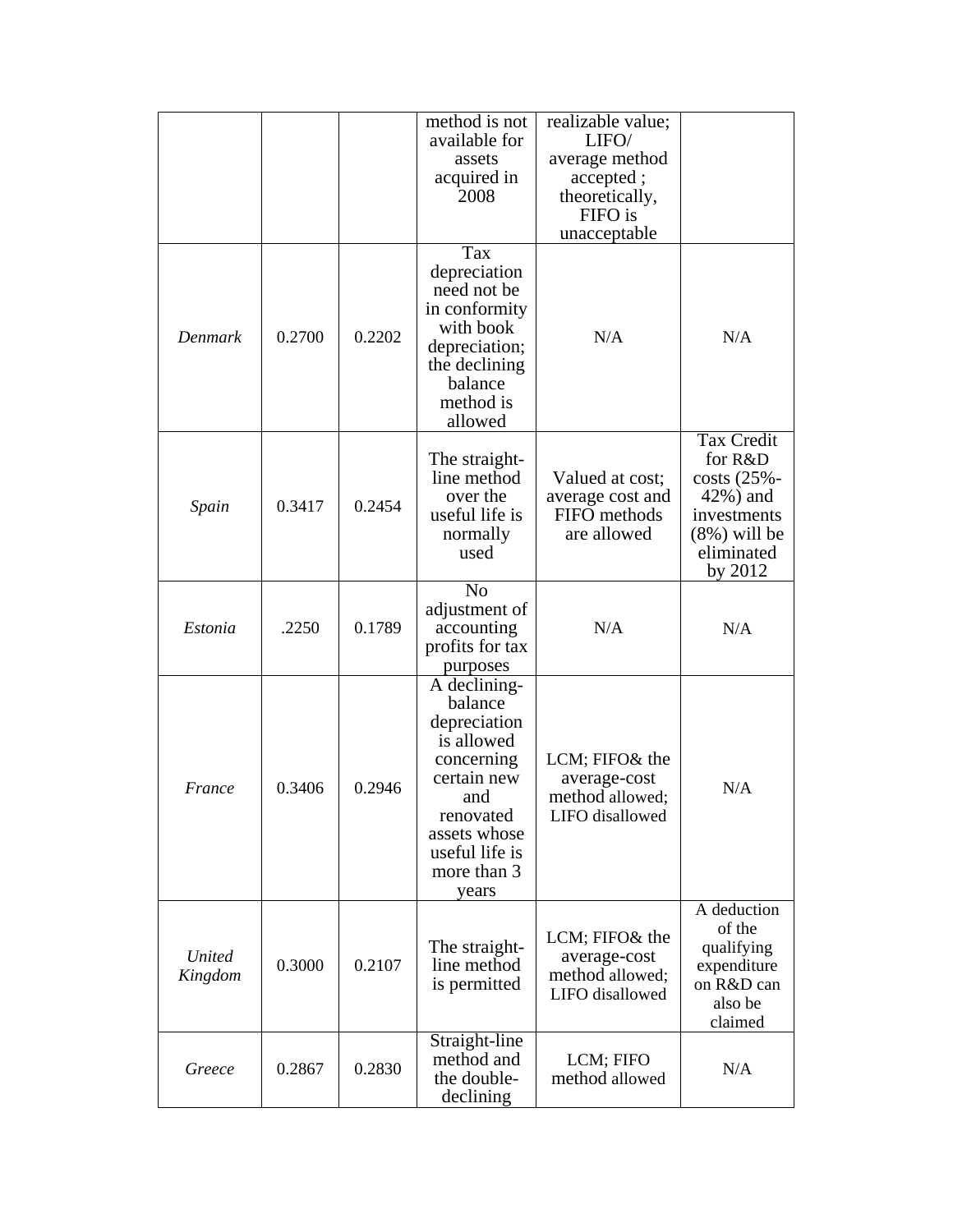|                    |        |        | methods<br>permitted                                                                                                                                                                                                    |                                                                    |                                                                                                        |
|--------------------|--------|--------|-------------------------------------------------------------------------------------------------------------------------------------------------------------------------------------------------------------------------|--------------------------------------------------------------------|--------------------------------------------------------------------------------------------------------|
| Hungary            | 0.1600 | 0.1242 | Cannot be<br>depreciated<br>either for<br>accounting or<br>tax purposes                                                                                                                                                 | Valued at cost;<br>average cost and<br>FIFO methods<br>are allowed | Tax base<br>allowance is<br>applicable<br>regarding<br>R&D<br>activities                               |
| <b>Ireland</b>     | 0.1250 | 0.1471 | <b>Book</b><br>depreciation<br>is not<br>deductible<br>for tax<br>purposes/<br>Straight-line<br>method                                                                                                                  | LCM; FIFO<br>method allowed;<br>LIFO disallowed                    | Incremental<br>R&D<br>expenditure<br>(over a base<br>year of<br>2003)<br>qualifies for<br>a tax credit |
| Italy              | 0.3300 | 0.3813 | Maximum<br>depreciation<br>rates of fixed<br>material<br>assets apply                                                                                                                                                   | FIFO/ average<br>cost/LIFO<br>method allowed                       | N/A                                                                                                    |
| Lithuania          | .2000  | 0.2872 | Straight-line,<br>production<br>depreciation<br>method or a<br>double-<br>declining-<br>balance<br>depreciation<br>method<br>allowed;<br>depreciation<br>may not<br>exceed<br>maximum<br>rates<br>established<br>by law | FIFO/ average<br>cost/LIFO<br>method allowed                       | N/A                                                                                                    |
| Luxembourg         | 0.2200 | 0.2222 | The straight-<br>line method<br>is normally<br>used                                                                                                                                                                     | LCM; FIFO/<br>average cost/<br>LIFO method<br>allowed              | N/A                                                                                                    |
| <b>Netherlands</b> | 0.2887 | 0.2413 | Straight-line,<br>production<br>depreciation<br>method, or a<br>double-<br>declining-<br>balance<br>depreciation<br>method<br>allowed                                                                                   | N/A                                                                | N/A                                                                                                    |
| Poland             | 0.1900 | 0.1948 | Depreciation                                                                                                                                                                                                            | Standard cost;                                                     | N/A                                                                                                    |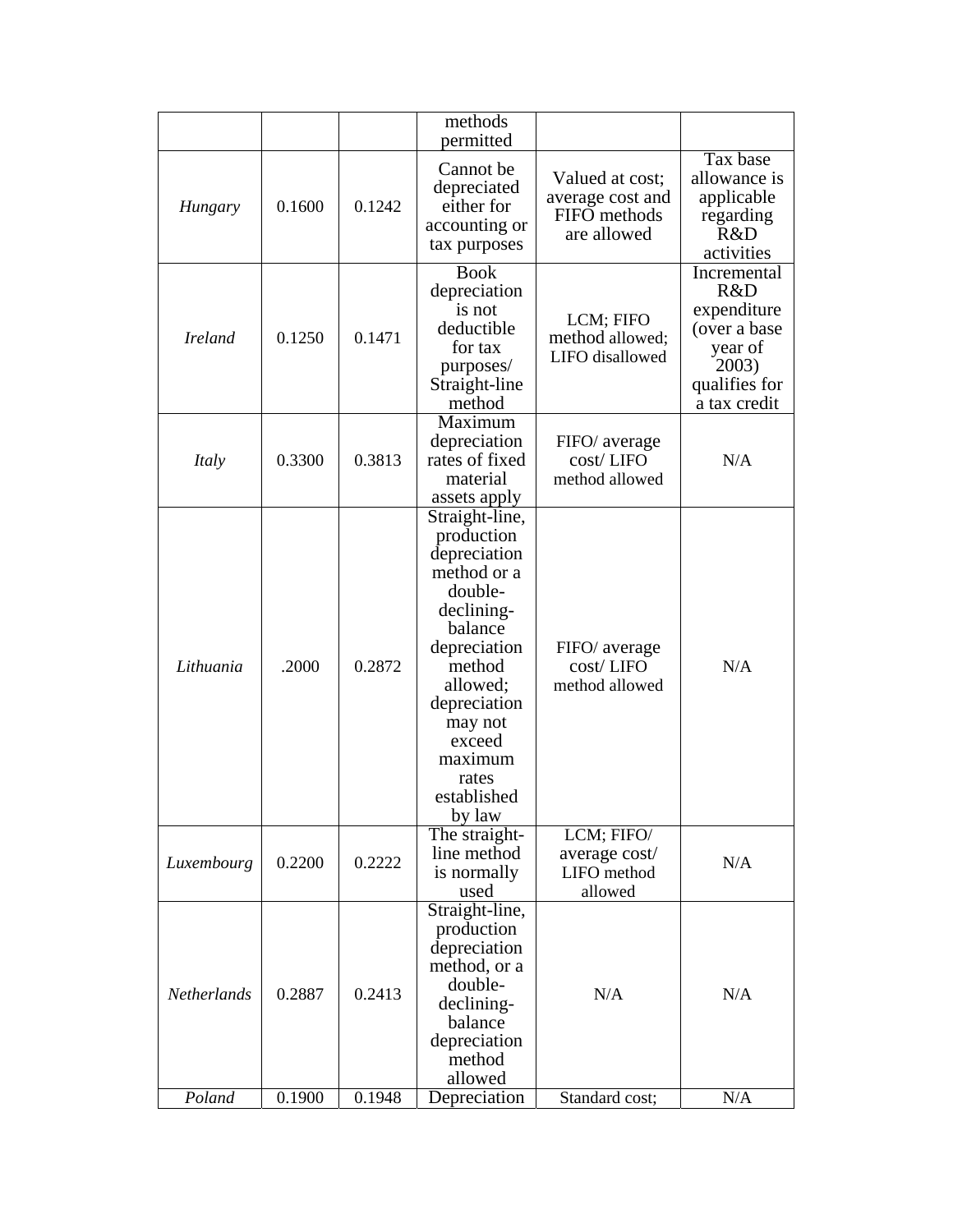|          |        |        | allowances    | FIFO/ average      |                            |
|----------|--------|--------|---------------|--------------------|----------------------------|
|          |        |        | are           | cost/LIFO          |                            |
|          |        |        | calculated    | method allowed     |                            |
|          |        |        | based on the  |                    |                            |
|          |        |        | straight-line |                    |                            |
|          |        |        | method and    |                    |                            |
|          |        |        | the           |                    |                            |
|          |        |        | maximum       |                    |                            |
|          |        |        | rates         |                    |                            |
|          |        |        | provided in   |                    |                            |
|          |        |        | the CIT Law   |                    |                            |
|          |        |        | Straight-line |                    |                            |
|          |        |        | or a double-  | Valued at cost;    | Eligible                   |
|          |        |        | declining-    | average cost and   | expenses                   |
| Portugal | 0.2500 | 0.1913 | balance       | FIFO methods       | incurred                   |
|          |        |        | depreciation  | are allowed;       | with R&D,                  |
|          |        |        | method        | LIFO method        | deductible                 |
|          |        |        | allowed       | cannot be used     |                            |
|          |        |        |               |                    |                            |
|          |        |        | Assets are    |                    | Companies<br>can benefit   |
|          |        |        | generally     |                    | from an                    |
|          |        |        | depreciated   |                    | additional                 |
|          |        |        | using the     | Standard cost,     | deduction of               |
|          |        |        | straight-line | detail sale price, | 20% from                   |
| Romania  | .1600  | 0.0908 | method;       | average            |                            |
|          |        |        | double-       | (weighted) cost,   | the eligible               |
|          |        |        | declining-    | FIFO, and LIFO     | expenses in                |
|          |        |        | balance       | allowed            | respect of<br>the research |
|          |        |        | depreciation  |                    | and                        |
|          |        |        | method        |                    |                            |
|          |        |        | allowed       |                    | development<br>activities  |
|          |        |        | Straight-line |                    |                            |
|          |        |        | or a double-  |                    |                            |
|          |        |        | declining-    |                    |                            |
| Slovakia | 0.1900 | 0.2076 | balance       | N/A                | N/A                        |
|          |        |        | depreciation  |                    |                            |
|          |        |        | method        |                    |                            |
|          |        |        | allowed       |                    |                            |
|          |        |        | Eight         |                    |                            |
|          |        |        | depreciation  |                    |                            |
|          |        |        | groups with   |                    |                            |
|          |        |        | maximum       |                    | A 20%                      |
|          |        |        | annual        |                    | investment                 |
|          |        |        | depreciation  |                    | allowance is               |
|          |        |        | rates for     |                    | granted for                |
| Slovenia | .2200  | 0.1634 | each;         | N/A                | investment                 |
|          |        |        | depreciation  |                    | into research              |
|          |        |        | charges in    |                    | and                        |
|          |        |        | excess of     |                    | development                |
|          |        |        | these rates   |                    | within the                 |
|          |        |        |               |                    | tax period                 |
|          |        |        | are not tax   |                    |                            |
|          |        |        | deductible in |                    |                            |
|          |        |        | the period    |                    |                            |